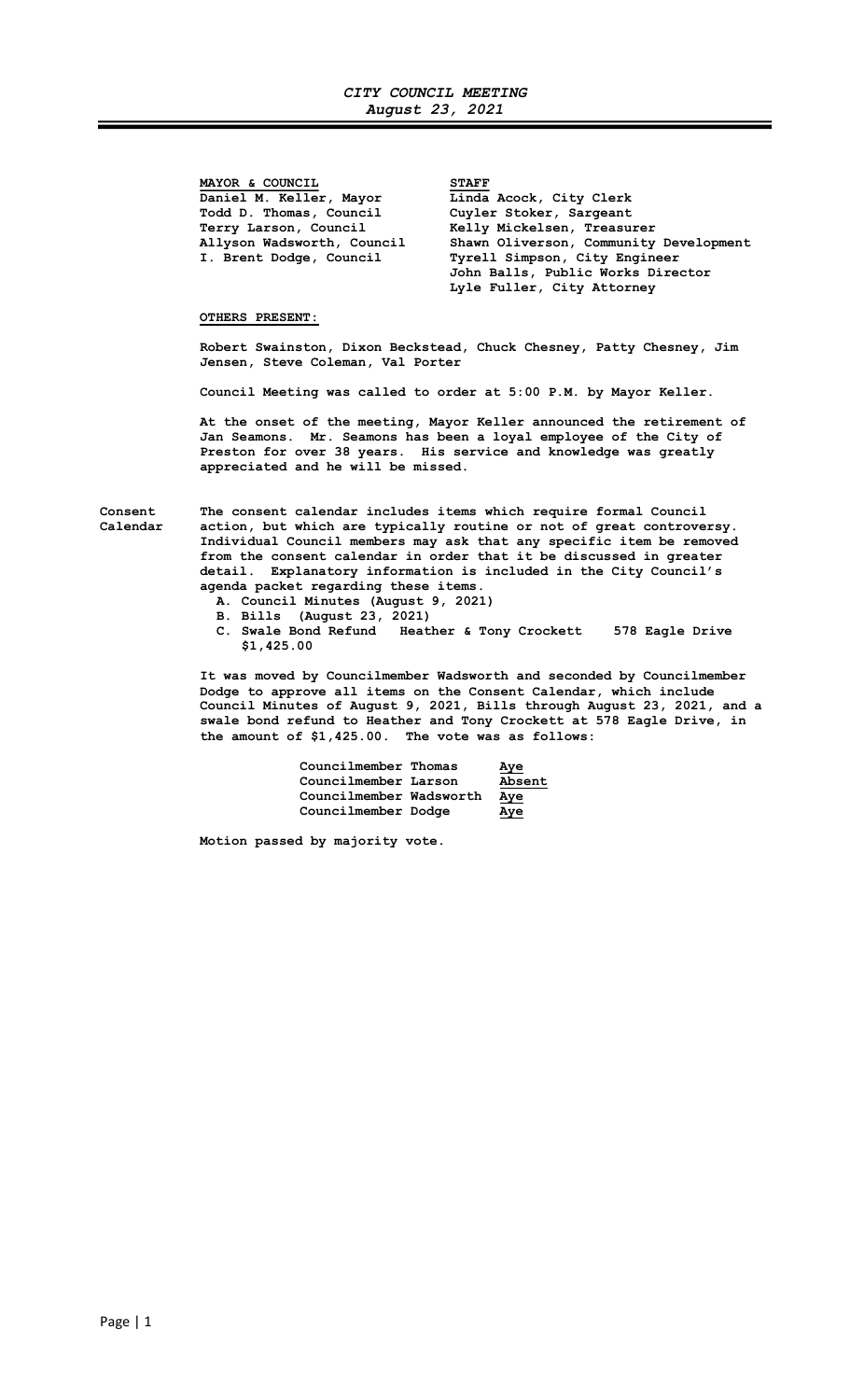## CITY COUNCIL MEETING August 23, 2021

Public Mayor Keller gave guidelines for a public hearing, then called for the public hearing as follows: FY 2022 Annual<br>Approp. Approp. CITY OF PRESTON IDAHO NOTICE OF PUBLIC HEARING PROPOSED BUDGET FOR FISCAL YEAR 2021-2022 (FY 2022) **Fig. 2021**<br> **FACT ATTLE AND ACTE AND ACTE AND ACTLAB AND SET SERVIDED SET SERVIDED EXECUTE AND ACTE AND ACTE AND ACTE AND ACTE AND ACTE AND ACTE AND ACTE AND ACTE AND ACTE AND ACTE AND THAN 70 West Order and offer the pr** 

| 2022<br>ual                                                                                                                                                                                                                                                                                                                                                                                                                                                                                                                                                                                                                                                                                       |                          |                                                     |                     |
|---------------------------------------------------------------------------------------------------------------------------------------------------------------------------------------------------------------------------------------------------------------------------------------------------------------------------------------------------------------------------------------------------------------------------------------------------------------------------------------------------------------------------------------------------------------------------------------------------------------------------------------------------------------------------------------------------|--------------------------|-----------------------------------------------------|---------------------|
| rop.                                                                                                                                                                                                                                                                                                                                                                                                                                                                                                                                                                                                                                                                                              | CITY OF PRESTON IDAHO    |                                                     |                     |
| lget                                                                                                                                                                                                                                                                                                                                                                                                                                                                                                                                                                                                                                                                                              | NOTICE OF PUBLIC HEARING |                                                     |                     |
|                                                                                                                                                                                                                                                                                                                                                                                                                                                                                                                                                                                                                                                                                                   |                          | PROPOSED BUDGET FOR FISCAL YEAR 2021-2022 (FY 2022) |                     |
| ce is hereby given that the City of Preston, Idaho will hold a public hearing for the consideration of the<br>osed budget for the fiscal period October 1, 2021 to September 30, 2022, pursuant to the provisions of section<br>002, Idaho Code. The hearing will be held at City Hall, 70 West Oneida, Preston Idaho at 5:00 p.m. or as soon<br>after as this matter can be heard on August 23, 2021. All interested residents are invited to appear and offer<br>nony concerning the proposed budget. Copies of the proposed budget are available at City Hall during regular<br>hours (8:00 a.m. to 5:00 p.m. weekdays). City Hall is accessible to persons with disabilities. Anyone desiring |                          |                                                     |                     |
| al accommodations for disabilities, please contact the City Clerk at (208) 852-1817 at least 48 hours prior to<br>earing.                                                                                                                                                                                                                                                                                                                                                                                                                                                                                                                                                                         |                          |                                                     |                     |
|                                                                                                                                                                                                                                                                                                                                                                                                                                                                                                                                                                                                                                                                                                   |                          | <b>EXPENDITURES</b>                                 |                     |
|                                                                                                                                                                                                                                                                                                                                                                                                                                                                                                                                                                                                                                                                                                   | FY 2020                  | FY 2021                                             | FY 2022             |
|                                                                                                                                                                                                                                                                                                                                                                                                                                                                                                                                                                                                                                                                                                   | Actual                   | <b>Budgeted</b>                                     | Proposed            |
| <b>Fund Name</b>                                                                                                                                                                                                                                                                                                                                                                                                                                                                                                                                                                                                                                                                                  | <b>Expenditures</b>      | <b>Expenditures</b>                                 | <b>Expenditures</b> |
| <b>General Fund</b>                                                                                                                                                                                                                                                                                                                                                                                                                                                                                                                                                                                                                                                                               |                          |                                                     |                     |
| Administration                                                                                                                                                                                                                                                                                                                                                                                                                                                                                                                                                                                                                                                                                    | \$689,011                | \$1,125,417                                         | \$2,283,930         |
| <b>Police</b>                                                                                                                                                                                                                                                                                                                                                                                                                                                                                                                                                                                                                                                                                     | \$836,366                | \$1,126,543                                         | \$1,157,610         |
| <b>General Fund Total</b>                                                                                                                                                                                                                                                                                                                                                                                                                                                                                                                                                                                                                                                                         | \$1,525,377              | \$2,251,960                                         | \$3,441,540         |
| <b>Street Fund</b>                                                                                                                                                                                                                                                                                                                                                                                                                                                                                                                                                                                                                                                                                | \$1,188,829              | \$637,250                                           | \$1,327,651         |
| <b>Water Fund</b>                                                                                                                                                                                                                                                                                                                                                                                                                                                                                                                                                                                                                                                                                 | \$918,431                | \$1,113,861                                         | \$1,543,943         |
| <b>Sewer Fund</b>                                                                                                                                                                                                                                                                                                                                                                                                                                                                                                                                                                                                                                                                                 | \$784,752                | \$2,391,297                                         | \$2,550,379         |
| <b>Garbage Fund</b>                                                                                                                                                                                                                                                                                                                                                                                                                                                                                                                                                                                                                                                                               | \$133,507                | \$0                                                 | \$0                 |
| <b>Hydro Fund</b>                                                                                                                                                                                                                                                                                                                                                                                                                                                                                                                                                                                                                                                                                 | \$203,969                | \$218,819                                           | \$222,961           |
| <b>Fund Transfers</b>                                                                                                                                                                                                                                                                                                                                                                                                                                                                                                                                                                                                                                                                             | \$0                      | \$0                                                 | \$0                 |
| <b>Grand Total All Expenditures</b>                                                                                                                                                                                                                                                                                                                                                                                                                                                                                                                                                                                                                                                               | \$4,754,865              | \$6,613,187                                         | \$9,086,474         |
|                                                                                                                                                                                                                                                                                                                                                                                                                                                                                                                                                                                                                                                                                                   |                          | <b>REVENUES</b>                                     |                     |
|                                                                                                                                                                                                                                                                                                                                                                                                                                                                                                                                                                                                                                                                                                   | FY 2020                  | FY 2021                                             | FY 2022             |
|                                                                                                                                                                                                                                                                                                                                                                                                                                                                                                                                                                                                                                                                                                   | <b>Actual</b>            | <b>Budgeted</b>                                     | Proposed            |
| <b>Fund Name</b>                                                                                                                                                                                                                                                                                                                                                                                                                                                                                                                                                                                                                                                                                  | Revenue                  | Revenue                                             | Revenue             |
| <b>Property Tax Levy</b>                                                                                                                                                                                                                                                                                                                                                                                                                                                                                                                                                                                                                                                                          |                          |                                                     |                     |
| <b>General Fund</b>                                                                                                                                                                                                                                                                                                                                                                                                                                                                                                                                                                                                                                                                               | \$971,016                | \$890,736                                           | \$876,000           |
| <b>Street Fund</b>                                                                                                                                                                                                                                                                                                                                                                                                                                                                                                                                                                                                                                                                                | \$323,645                | \$290,935                                           | \$292,000           |
| <b>Total Property Tax Levy</b>                                                                                                                                                                                                                                                                                                                                                                                                                                                                                                                                                                                                                                                                    | \$1,294,661              | \$1,181,671                                         | \$1,168,000         |
| Revenue Sources Other Than Property Tax                                                                                                                                                                                                                                                                                                                                                                                                                                                                                                                                                                                                                                                           |                          |                                                     |                     |
| <b>General Fund</b>                                                                                                                                                                                                                                                                                                                                                                                                                                                                                                                                                                                                                                                                               | \$768,862                | \$956,688                                           | \$917,638           |
| <b>Street Fund</b>                                                                                                                                                                                                                                                                                                                                                                                                                                                                                                                                                                                                                                                                                | \$361,862                | \$369,864                                           | \$567,925           |
| <b>Water Fund</b>                                                                                                                                                                                                                                                                                                                                                                                                                                                                                                                                                                                                                                                                                 | \$1,201,809              | \$1,142,500                                         | \$1,355,970         |
| <b>Sewer Fund</b>                                                                                                                                                                                                                                                                                                                                                                                                                                                                                                                                                                                                                                                                                 | \$696,370                | \$936,600                                           | \$979,000           |
| <b>Garbage Fund</b>                                                                                                                                                                                                                                                                                                                                                                                                                                                                                                                                                                                                                                                                               | \$3,426                  | \$0                                                 | \$0                 |
| <b>Hydro Fund</b>                                                                                                                                                                                                                                                                                                                                                                                                                                                                                                                                                                                                                                                                                 | \$148,661                | \$146,000                                           | \$164,000           |
| Grants                                                                                                                                                                                                                                                                                                                                                                                                                                                                                                                                                                                                                                                                                            | \$28,325                 | \$1,660,000                                         | \$2,723,644         |
| Reappropriation                                                                                                                                                                                                                                                                                                                                                                                                                                                                                                                                                                                                                                                                                   | \$469,261                | \$219,864                                           | \$1,210,297         |
| <b>Total Non-Property Tax Revenues</b>                                                                                                                                                                                                                                                                                                                                                                                                                                                                                                                                                                                                                                                            | \$3,678,576              | \$5,431,516                                         | \$7,918,474         |
|                                                                                                                                                                                                                                                                                                                                                                                                                                                                                                                                                                                                                                                                                                   | \$4,973,237              | \$6,613,187                                         | \$9,086,474         |
| <b>Grand Total All Revenues</b>                                                                                                                                                                                                                                                                                                                                                                                                                                                                                                                                                                                                                                                                   |                          |                                                     |                     |

The proposed expenditures and revenues for fiscal year 2021-2022 have been tentatively approved by the City Council. Publication dates for the notice of public hearing are August 4, 2021 and August 11, 2021 in the Preston Citizen.

Kelly Mickelsen, Treasurer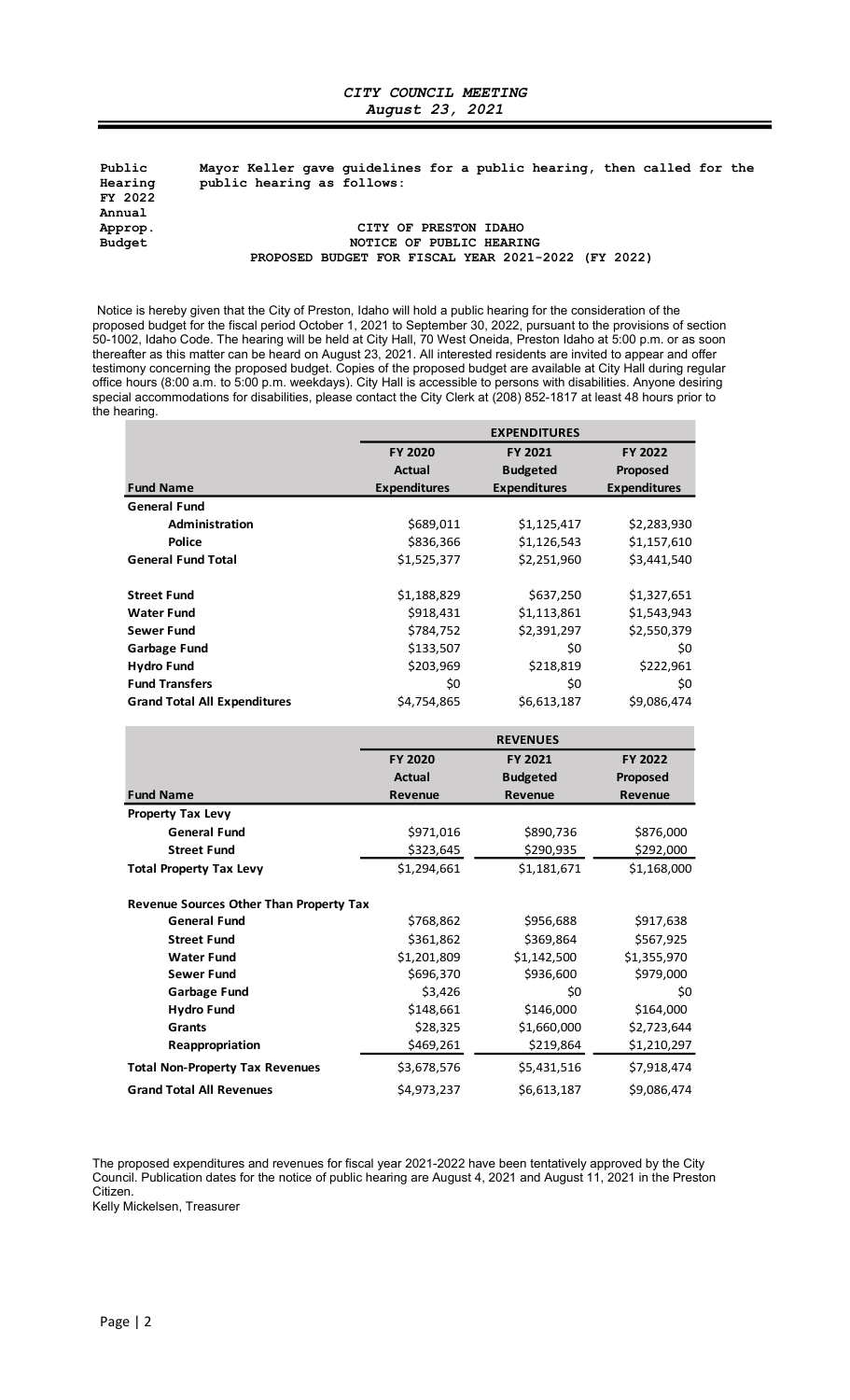Mayor Keller stated that City Council has worked diligently on the fiscal year, 2021-2022 budget, and are happy to implement a workable budget without having to raise property taxes.

City Treasurer Mickelsen presented the proposed budget. He explained that the city did not take the 3% property tax increase. The employees received a 3% cost of living increase. As for the budget, it is a little over 9 million dollars this year, which is higher than it has been, because of the following:

Preston City received 1.2 million dollars in American Rescue plan monies. It has to be put into the budget to be able to spend it.

1.6 million for sewer.

\$600,00 in streets, which includes the \$220,000 street sweeper that we will receive grant monies for.

We moved \$150,000 from the general fund into street fund because we didn't have to pay the matching grant on the airport runway, so we moved that over to street funds.

\$340,000 for water, including a water tank reline & water study

There being no one present to offer testimony, and no written comments received at the clerk's office, it was moved by Councilmember Thomas and seconded by Councilmember Wadsworth to close the public hearing. The vote was as follows:

| Councilmember Thomas    | Aye    |
|-------------------------|--------|
| Councilmember Larson    | Absent |
| Councilmember Wadsworth | Aye    |
| Councilmember Dodge     | Aye    |

Motion passed by majority vote.

Councilmember Wadsworth stated that she is confident and pleased with the budget.

Councilmember Thomas pointed out that the City of Preston has been good to either pay ahead on loans, or pay them off early.

Councilmember Dodge stated that the council has put in a good faith effort putting the budget together and thanked City Treasurer Mickelsen for his assistance.

Mayor Keller stated that the budgeting process can be excruciating at times, and he too feels that the council has put together a good, workable budget.

Council Councilmember Larson arrived at 5:17 P.M.

Approp.<br>2022 FY

Larson

Ordinance Councilmember Dodge introduced Ordinance 2021-7 relating to the fiscal<br>2021-7 vear 2022 annual appropriation budget, appropriating the sum of year 2022 annual appropriation budget, appropriating the sum of Annual  $$9,0186,474.$ 

2022 FY It was then moved by Councilmember Dodge and seconded by Councilmember<br>Budget Thomas to dispense with the rules requiring the Reading of Ordinances Thomas to dispense with the rules requiring the Reading of Ordinances on three separate days, and ordered the ordinance to be read once in summary.

Clerk Acock read Ordinance 2021-7 once in summary.

 It was moved by Councilmember Thomas and seconded by Councilmember Dodge to approve Ordinance 2021-7. The vote was as follows:

| Councilmember Thomas    | <u>Aye</u> |
|-------------------------|------------|
| Councilmember Wadsworth | <u>Aye</u> |
| Councilmember Larson    | <u>Aye</u> |
| Councilmember Dodge     | Aye        |

Motion passed by unanimous vote.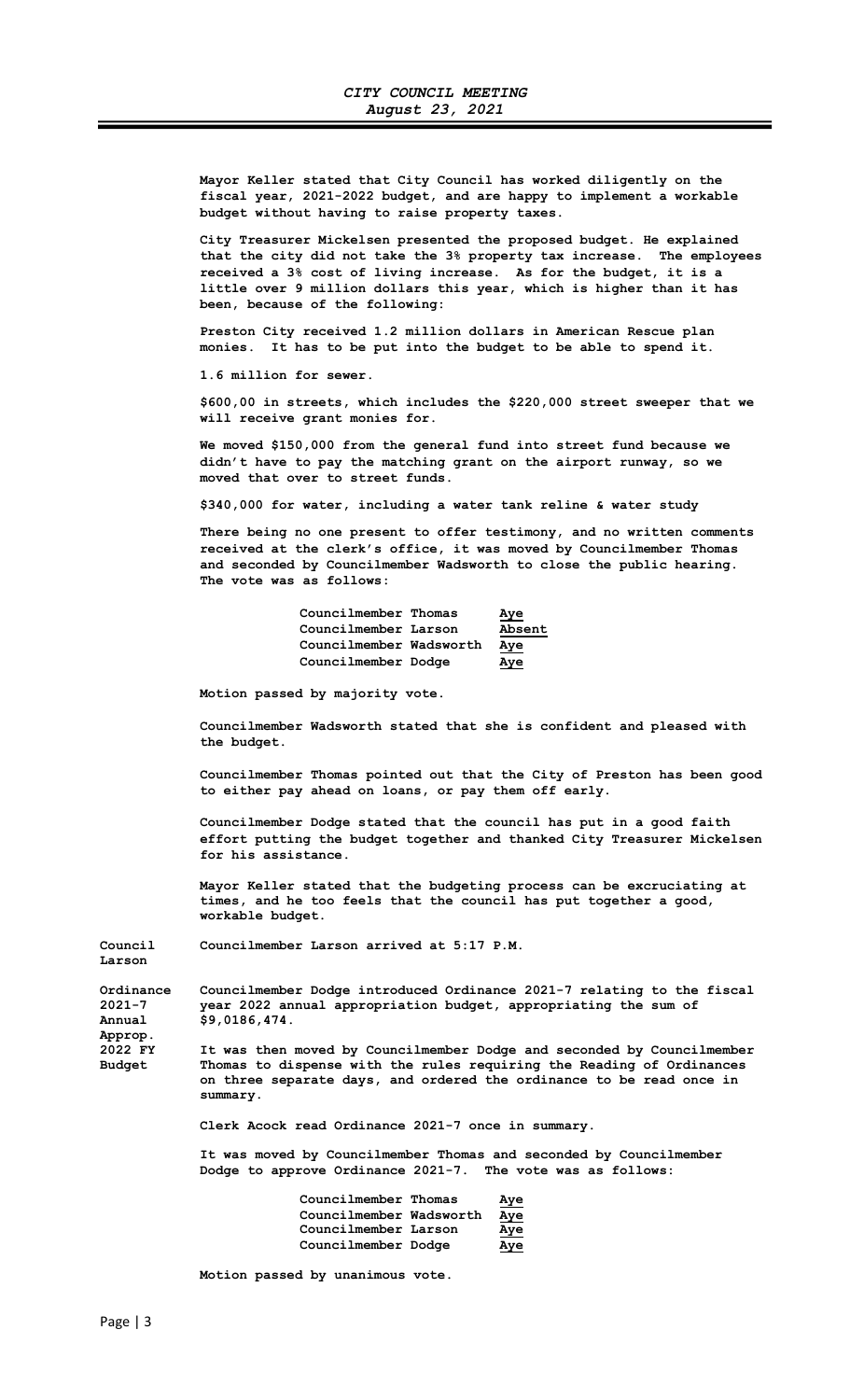| Resolution<br>135<br>Employee<br>Salary           | It was moved by Councilmember Larson and seconded by Councilmember<br>Thomas to approve Resolution 135, the employee salary schedule, and to<br>authorize Mayor Keller to sign said resolution. The vote was as<br>follows:                                                                                                                                                                                                                             |  |  |
|---------------------------------------------------|---------------------------------------------------------------------------------------------------------------------------------------------------------------------------------------------------------------------------------------------------------------------------------------------------------------------------------------------------------------------------------------------------------------------------------------------------------|--|--|
| Schedule                                          |                                                                                                                                                                                                                                                                                                                                                                                                                                                         |  |  |
|                                                   | Councilmember Thomas<br>Aye<br>Councilmember Wadsworth<br>Aye                                                                                                                                                                                                                                                                                                                                                                                           |  |  |
|                                                   | Councilmember Larson<br>Aye                                                                                                                                                                                                                                                                                                                                                                                                                             |  |  |
|                                                   | Councilmember Dodge<br>Aye                                                                                                                                                                                                                                                                                                                                                                                                                              |  |  |
|                                                   | Motion passed by unanimous vote.<br>(A copy of Resolution 135 follows Minutes)                                                                                                                                                                                                                                                                                                                                                                          |  |  |
| Resolution<br>136<br>Reserve<br>Forgone<br>Amount | It was moved by Councilmember Thomas and seconded by Councilmember<br>Wadsworth to approve Resolution 136, to reserve the forgone amount for<br>fiscal year 2022, in the amount of \$34,073, and to authorize Mayor<br>Keller to sign said resolution. The vote was as follows:                                                                                                                                                                         |  |  |
|                                                   | Councilmember Thomas<br><u>Aye</u>                                                                                                                                                                                                                                                                                                                                                                                                                      |  |  |
|                                                   | Councilmember Wadsworth<br>Aye                                                                                                                                                                                                                                                                                                                                                                                                                          |  |  |
|                                                   | Councilmember Larson<br>Aye<br>Councilmember Dodge<br>Aye                                                                                                                                                                                                                                                                                                                                                                                               |  |  |
|                                                   |                                                                                                                                                                                                                                                                                                                                                                                                                                                         |  |  |
|                                                   | Motion passed by unanimous vote.<br>(A copy of Resolution 136 follows Minutes)                                                                                                                                                                                                                                                                                                                                                                          |  |  |
| Form $L-2$<br>Of Budget<br>County                 | It was moved by Councilmember Thomas and seconded by Councilmember<br>2021 Dollar Dodge to approve the 2021 Dollar Certification of Budget Request to<br>Certificate Board of County Commissioners, Form L-2, and to authorize Mayor Keller<br>to sign said form. The vote was as follows:                                                                                                                                                              |  |  |
| Commission                                        | Councilmember Thomas<br>Aye                                                                                                                                                                                                                                                                                                                                                                                                                             |  |  |
|                                                   | Councilmember Larson<br>Aye                                                                                                                                                                                                                                                                                                                                                                                                                             |  |  |
|                                                   | Councilmember Wadsworth<br>Aye<br>Councilmember Dodge<br>Aye                                                                                                                                                                                                                                                                                                                                                                                            |  |  |
|                                                   | Motion passed by unanimous vote.<br>(A copy of Form L-2 follows Minutes)                                                                                                                                                                                                                                                                                                                                                                                |  |  |
| Minor<br>Input                                    | Steve Coleman, of Preston, came before the board to state concern<br>Subdivision that Preston Municipal Code 16.22.010(b) is not being followed.                                                                                                                                                                                                                                                                                                        |  |  |
|                                                   | The code states that no original parcel of land as defined in Section<br>16.08.295 may be divided into more than four (4) separate parcels using<br>any combination of methods, including the one split allowed under<br>Section 16.04.030.E. Section 16.08.295 defines an original parcel as a<br>parcel in which the legal description was created before June 13, 1974.                                                                              |  |  |
|                                                   | He is concerned that the final plat for the AMR5 Minor Subdivision is<br>before the council, but that it has been split over four times, and<br>cannot be split again, under the minor subdivision rules. All of the<br>properties were split and recorded after 1974. This should be a<br>regular subdivision, with the infrastructure improvements done.                                                                                              |  |  |
| Final Plat<br>AMR5 Minor                          | Mayor Keller invited Mr. Beckstead to present his final plat.                                                                                                                                                                                                                                                                                                                                                                                           |  |  |
|                                                   | Subdivision Mr. Beckstead stated that, in regard to Mr. Coleman's comments, Mr.<br>Coleman and other surrounding property owners received a letter from<br>the city clerk, dated May 20 <sup>th</sup> , advising that they have 14 days to<br>comment on any issues they might with the minor subdivision.<br>The 14<br>days has long passed. As well, this matter was not brought up to him,<br>but instead, he heard about it through the rumor mill. |  |  |
|                                                   | He presented his interpretation of the splits, stating that he has not<br>exceeded the allowed four splits. The property was combined in 1976.<br>In 1974, the properties were split.                                                                                                                                                                                                                                                                   |  |  |
|                                                   | Legal counsel has been working on the matter of the culvert, and that<br>should be taken care of. Mr. Beckstead monitored the culvert during<br>the recent rainstorms, and there was never sufficient water running in<br>the culvert. He suggested that a release of liability for the City in<br>the Development Agreement should be sufficient. When, or if, 6 <sup>th</sup> South                                                                   |  |  |

is developed, this issue can be addressed.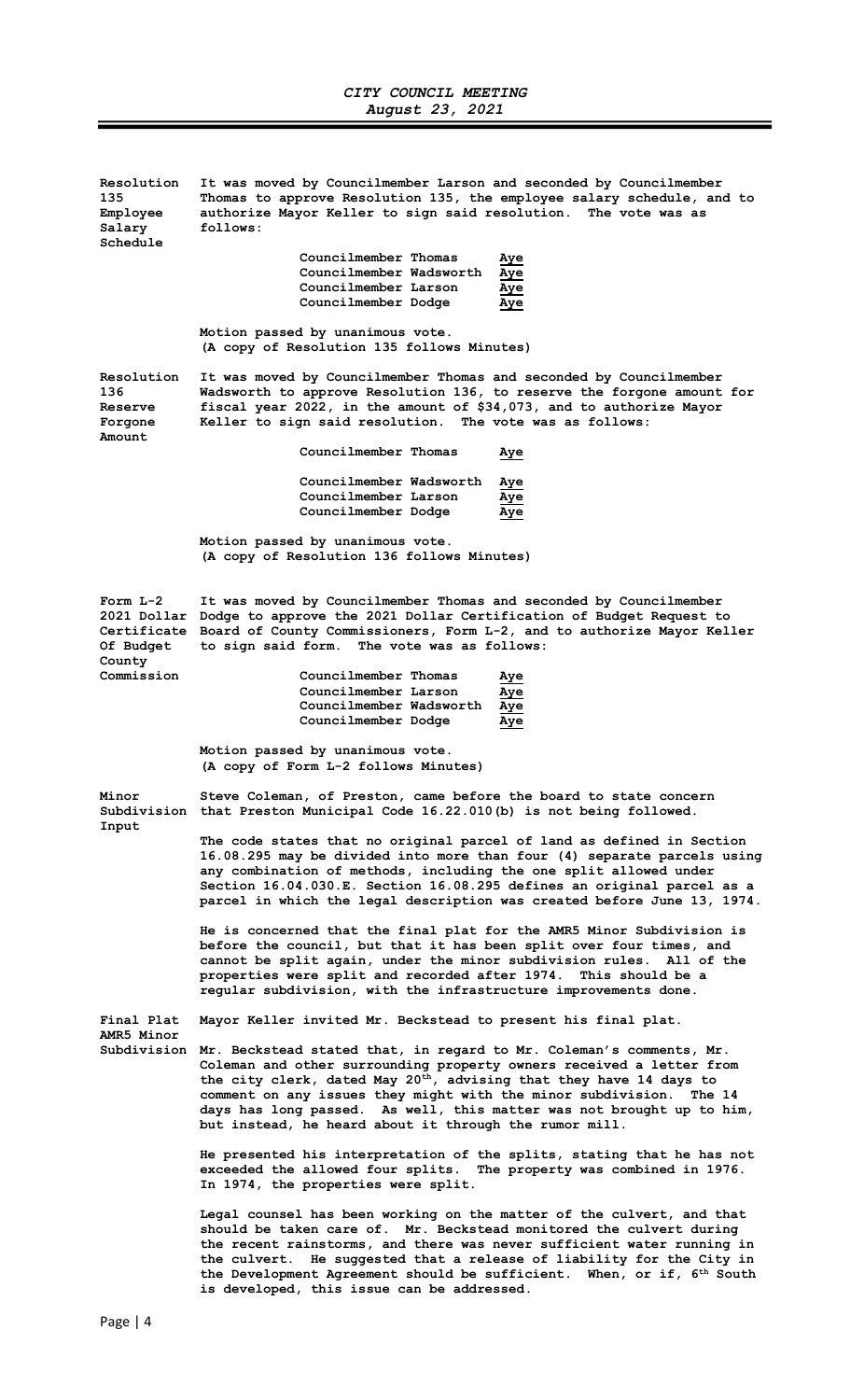During the previous week, Attorney Fuller wrote a letter to Mayor Keller and Councilmember Dodge concerning the issue of how many times the property has been split, and interpretation of Preston Municipal Code. Attorney Fuller addressed council with respect to that issue. He did review the codes and law, but has not reviewed the specific deeds that were presented. There isn't disagreement in the reading of the code, the disagreement is with how many splits have been done on this property. (A copy of Attorney Fuller's letter follows Minutes)

 Attorney Fuller recommended that the council, if they have consternation about the splits, allow Mr. Beckstead more time to respond, before denying the final plat.

 In respect to the culvert, Attorney Fuller has conversed with Mr. Beckstead's attorney, Jared Coburn. They discussed the various proposals from council at the previous city council meeting. They did not come to a resolution for the culvert.

 Engineer Simpson explained that he briefly reviewed the splits of the property at the Franklin County Assessor's Office. The three parcels, 4744.01, 4744.02 and 4744.03 were created in 1980, 1982 and 2018, respectively.

 Mayor Keller stated that there is an issue, not only with the culvert, but with the property split, as well. Mr. Beckstead has been working on this project since May, but there are still hurdles to jump.

 Mr. Beckstead stated that all the parcels were combined in 1976. In 1974, the legal descriptions were separate parcels.

 Councilmember Dodge recommended that staff research the "mother" parcel of the property, and the breakdown of the parcels, and since this is a new issue brought onto Mr. Beckstead, that Mr. Beckstead be given more time to address the issue of parcels. He further advised that the original parcels, splits, and deeds need to be researched further, as this could be problematic.

 Councilmember Thomas stated that, in his opinion, the culvert is not an issue. He asked legal counsel how secure a hold harmless clause could be.

 Attorney Fuller advised that the council needs to consider who would be around to honor the agreement ten to twenty years from now. Mr. Beckstead is the developer of the subdivision, but he is not the owner of the subdivision. So, there is concern over who would be held liable, the developer, the subdivider, or the lot owner.

 Mayor Keller asked on the importance of the date June 24, 2974. Councilmember Larson stated that the date was pulled from the original creation of the subdivision ordinance.

 Mayor Keller stated that his objective interpretation is that precedent is being set, and that council needs to review the issue carefully before moving forward.

 Councilmember Dodge stated that he wants the rules and ordinances followed. He does want Mr. Beckstead to be able to develop the property, but it must be done right.

 Councilmember Larson stated that the final plat fits the intention of the minor subdivision. Three lots are being developed along an already established road. There isn't a need to develop  $6^{\text{th}}$  South until further development, if and when, is done.

 Councilmember Wadsworth stated that her concern is how do we prevent these issues from coming up in the future. The ordinance and intent needs to be more specific.